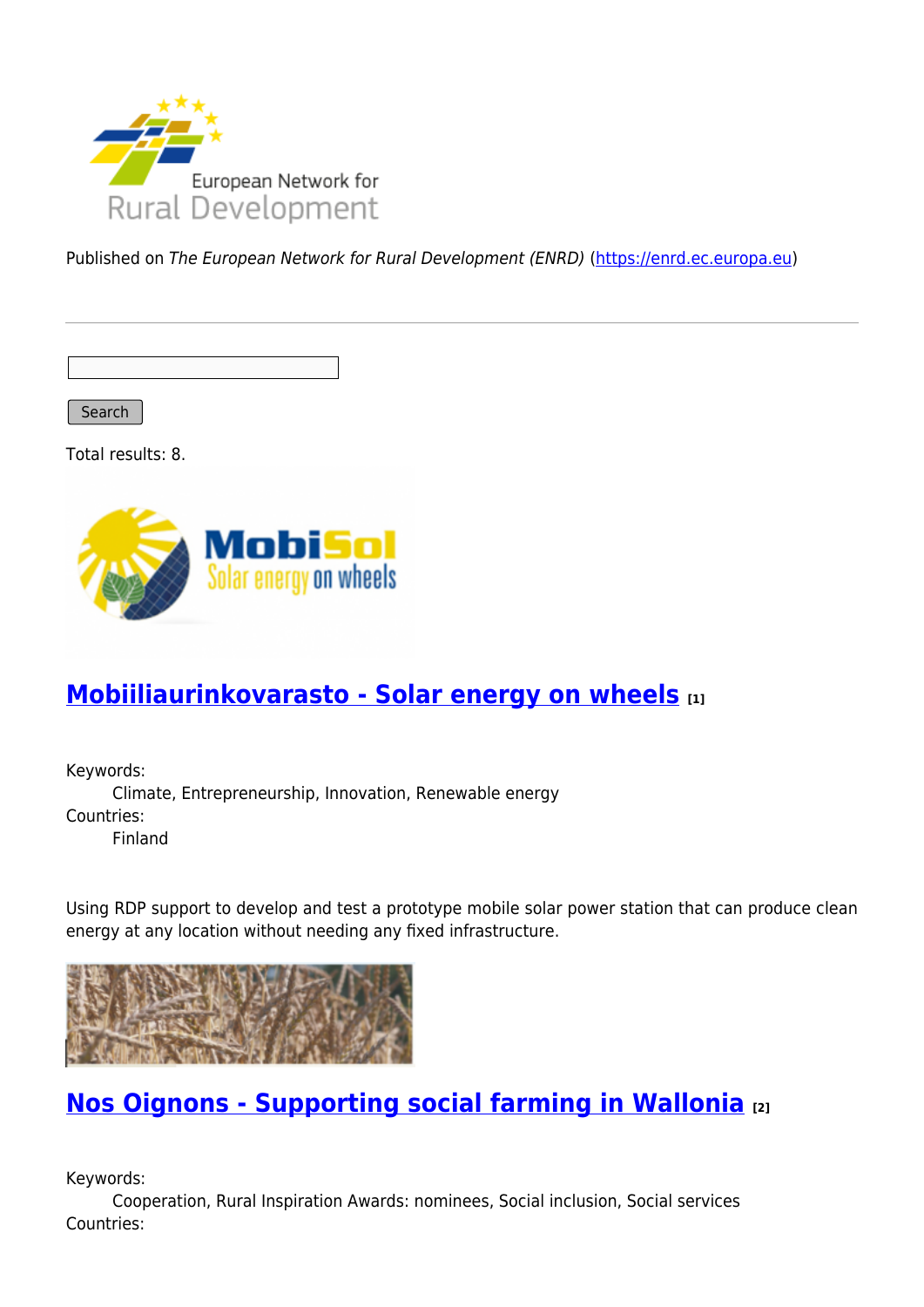Belgium

'Nos Oignons' is an association that supported the preparation and implementation of three RDP funded projects that promote social farming in Wallonia.



# **[Positive Agritude - a rural network for the social](https://enrd.ec.europa.eu/projects-practice/positive-agritude-rural-network-social-rehabilitation-vulnerable-people_en) [rehabilitation of vulnerable people](https://enrd.ec.europa.eu/projects-practice/positive-agritude-rural-network-social-rehabilitation-vulnerable-people_en) [3]**

Keywords:

Agriculture, Cooperation, Job creation, LEADER/CLLD, Rural services Countries: Belgium

Supporting vulnerable people and facilitating their re-integration into society through small volunteer jobs on local farms.



## **[Purchasing a stone cutting machine](https://enrd.ec.europa.eu/projects-practice/purchasing-stone-cutting-machine_en) [4]**

Keywords: Competitiveness, Job creation, LEADER/CLLD, Rural business Countries: Estonia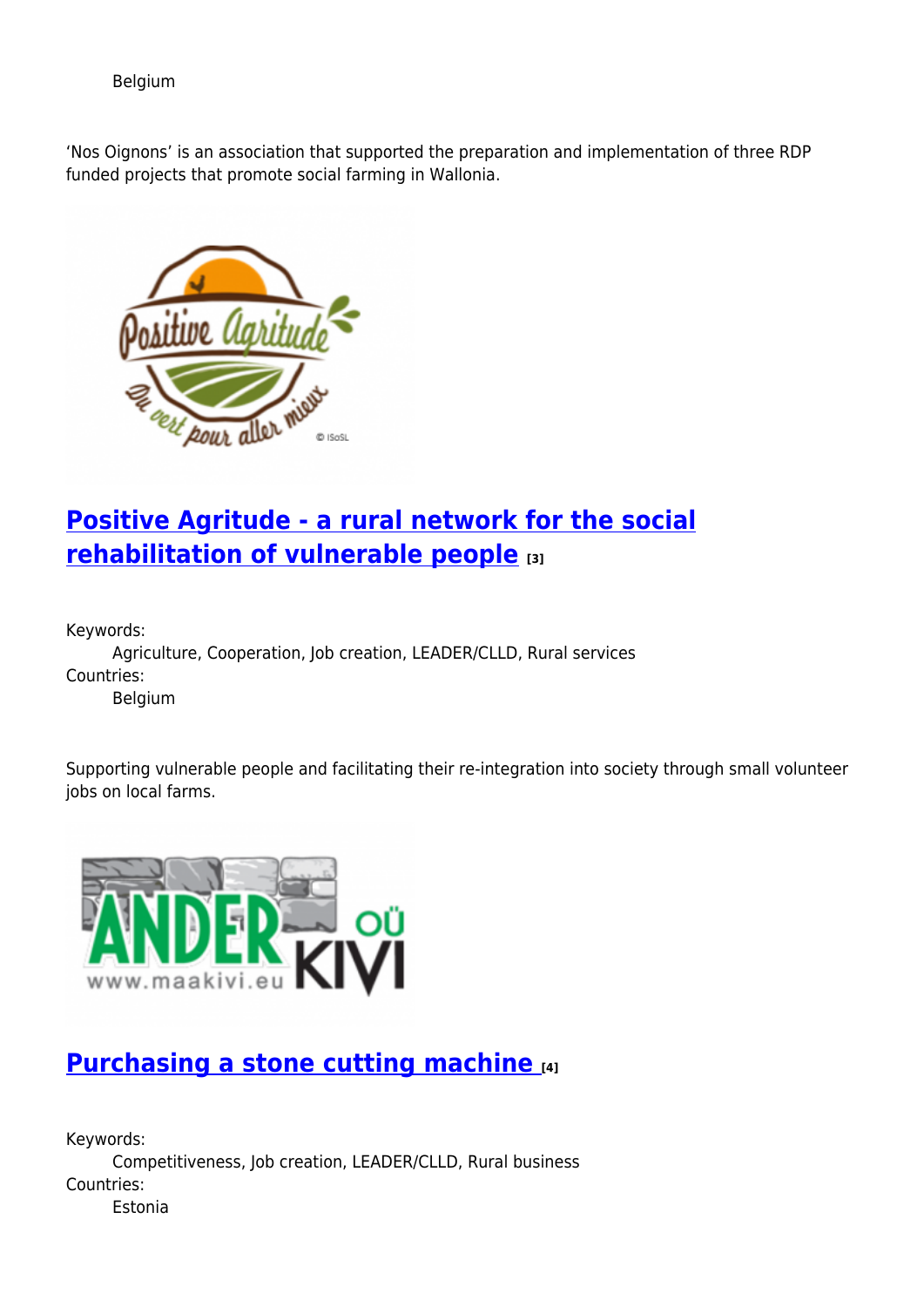A small rural business used RDP support to purchase new stone-cutting equipment in order to expand its range of products.



### **[A feasibility study to upscale a biocomposite production line](https://enrd.ec.europa.eu/projects-practice/feasibility-study-upscale-biocomposite-production-line_en) [5]**

Keywords:

Bioeconomy, Entrepreneurship, Innovation, Job creation, Rural business Countries: Finland

A start-up business in Finland used RDP financing to carry out a feasibility study which helped lower the risks in upscaling their production capacity of biocomposites.



### **[Integrated veterinary services using a mobile lab](https://enrd.ec.europa.eu/projects-practice/integrated-veterinary-services-using-mobile-lab_en) [6]**

Keywords:

Animal welfare, Entrepreneurship, Job creation, Rural business, Rural services Countries:

Romania

Responding to clients' needs by offering new integrated veterinary services using a mobile laboratory.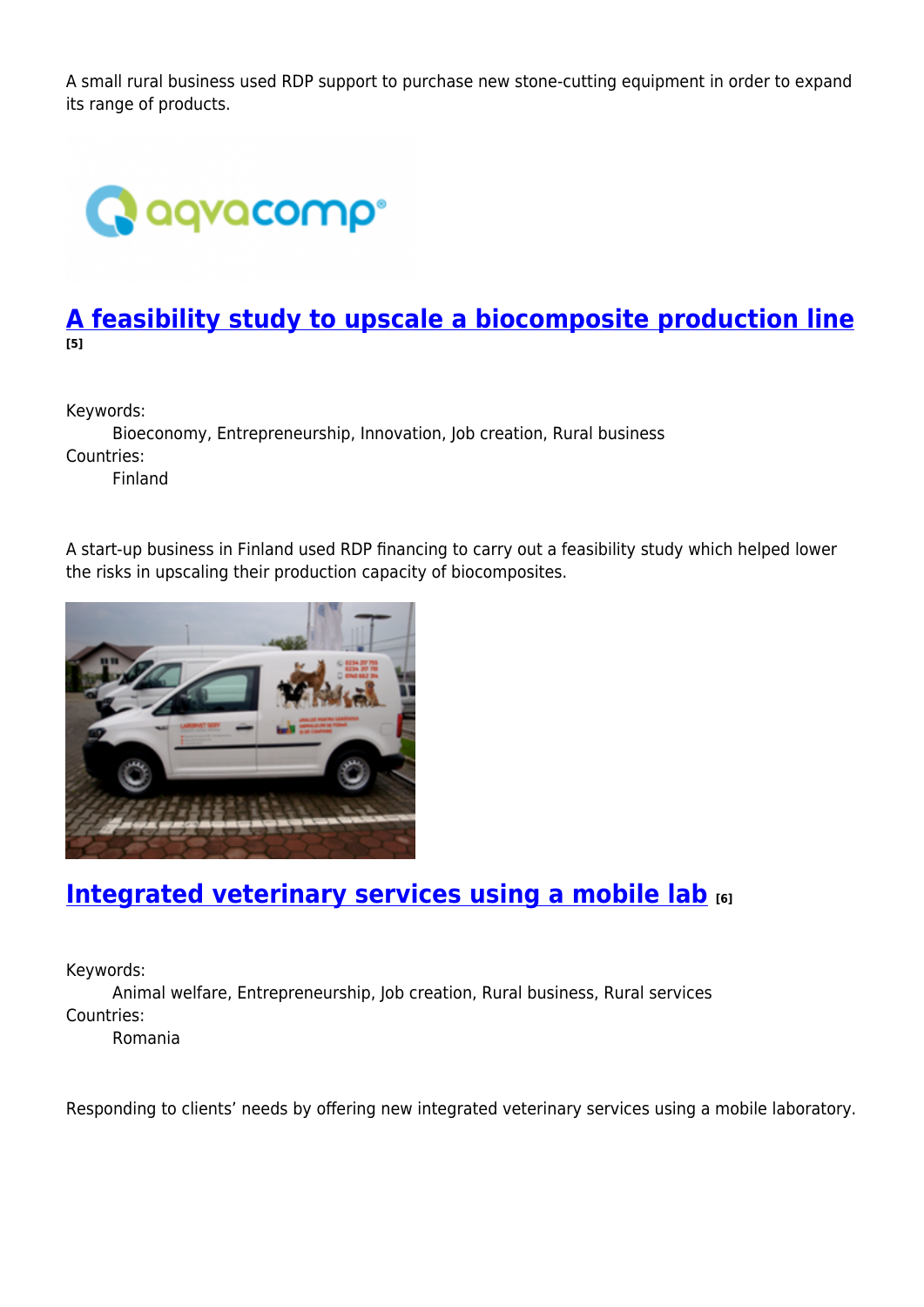

## **[GreenCareLab - A support network for nature-based](https://enrd.ec.europa.eu/projects-practice/greencarelab-support-network-nature-based-businesses_en) [businesses](https://enrd.ec.europa.eu/projects-practice/greencarelab-support-network-nature-based-businesses_en) [7]**

Keywords:

Advisory services, Bioeconomy, Cooperation, Rural SMEs, Social inclusion Countries:

Finland

A Finnish NGO used EAFRD funds to develop a network of nature-based service providers and activities to support their development such as study trips and work groups.



### **[Laastu farm - Generating solar power on a strawberry farm](https://enrd.ec.europa.eu/projects-practice/laastu-farm-generating-solar-power-strawberry-farm_en) [8]**

Keywords: Agriculture, Job creation, Renewable energy Countries: Estonia

A family-owned strawberry farm in Estonia used EAFRD funding to develop the generation of solar power, enabling the farm to expand and increasing their profits.

**Source URL:**

https://enrd.ec.europa.eu/projects-practice/\_en?project\_keywords\_filter=19753&amp%3Bamp%3Bproject\_country=All